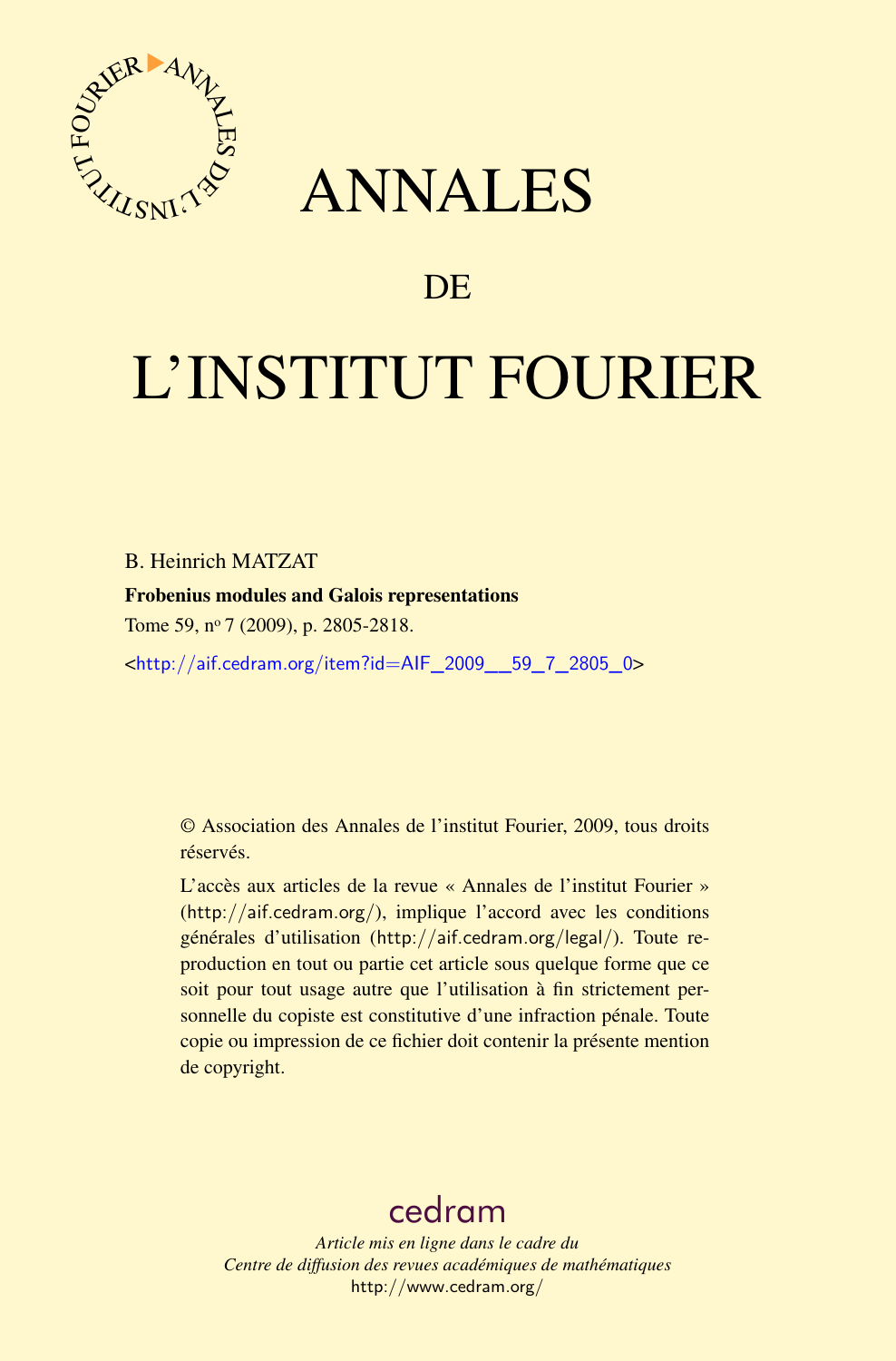### FROBENIUS MODULES AND GALOIS REPRESENTATIONS

#### **by B. Heinrich MATZAT**

Abstract. — Frobenius modules are difference modules with respect to a Frobenius operator. Here we show that over non-archimedean complete differential fields Frobenius modules define differential modules with the same Picard-Vessiot ring and the same Galois group schemes up to extension by constants. Moreover, these Frobenius modules are classified by unramified Galois representations over the base field. This leads among others to the solution of the inverse differential Galois problem for *p*-adic differential equations with (strong) Frobenius structure over *p*-adic differential fields with algebraically closed residue field.

Résumé. — Les modules de Frobenius sont des modules aux différences par rapport à un opérateur de Frobenius. Nous montrons ici que, sur des corps différentiels complets et non archimédiens, les modules de Frobenius définissent des modules différentiels ayant le même anneau de Picard-Vessiot, et quitte à étentre le corps des constantes, le même schéma en groupes de Galois. De plus, ces modules de Frobenius sont classifiés par des représentations galoisiennes non ramifiées sur le corps de base. Cela donne, entre autres, la solution du problème de Galois différentiel inverse pour les équations différentielles *p*-adiques avec une structure de Frobenius (forte), définies sur les corps différentiels *p*- adiques ayant un corps résiduel algébriquement clos.

#### **0. Introduction**

Frobenius modules encode many of the typical phenomena in positive characteristic. They enjoy a difference Galois theory with linear algebraic group schemes as partners similar to differential modules (see [\[13\]](#page-14-0)). Here we study adic Frobenius modules in connection with their induced differential equations and Galois representations. This applies among others to ordinary Galois extensions, *p*-adic differential equations and *t*-motives.

Keywords: Frobenius modules, iterative differential modules, Galois representations, *p*adic differential equations, inverse differential Galois theory. Math. classification: 12H25, 12F12, 12H05, 12H10.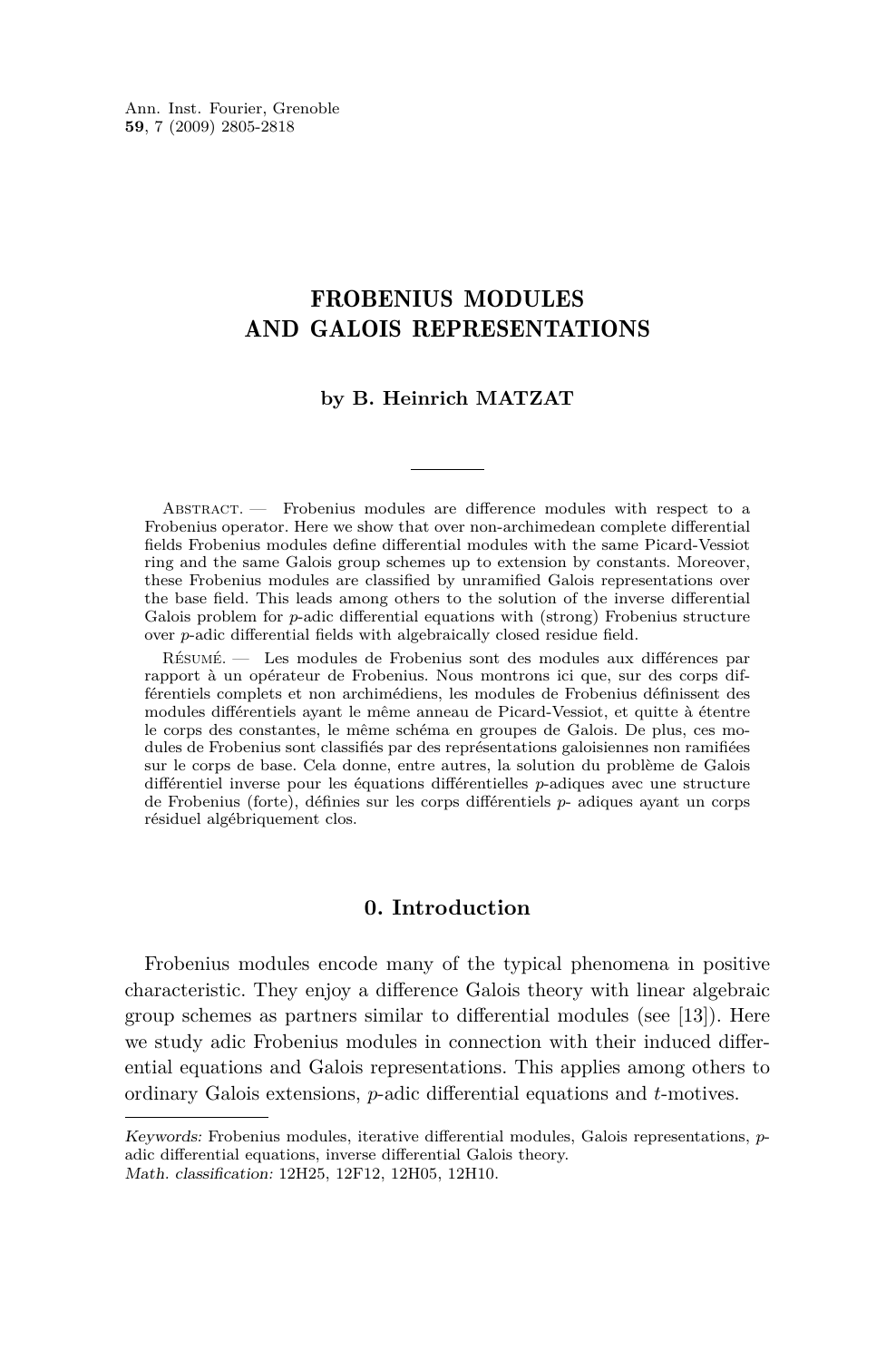<span id="page-2-0"></span>In the first chapter we introduce ordinary and relative Frobenius modules including *p*-adic and *t*-adic Frobenius modules. All these can be equipped with an iterative differential structure such that the corresponding Galois theories coincide up to base change. This has been proved in the preceeding note [\[7\]](#page-14-0) and is described here in a short and more unified way.

The second chapter is devoted to Frobenius modules over relative Frobenius rings which are complete with respect to their defining ideal. Following an idea in [\[12\]](#page-14-0) these can be characterized by unramified Galois representations of the absolute Galois group of the base ring where in addition the image of the Galois representation is dense in the Galois group of the Frobenius module.

As an application we obtain the solution of the inverse Galois problem for Frobenius modules over complete base rings with separably algebraically closed residue field. In particular the inverse Galois problem for *p*-adic differential equations with strong Frobenius structure is solved.

#### **1. Frobenius and Differential Modules**

**1.1.** Let *S* be a commutative ring (always with a unit element) of prime characteristic  $p > 0$ . Then *S* is equipped with the *p*-power endomorphism  $\phi : S \to S$ ,  $a \mapsto a^p$ , called Frobenius endomorphism. For this reason we call *S* together with the ordinary Frobenius action  $\phi$  an ordinary Frobenius ring  $(S, \phi)$  or an ordinary F-ring for short.

This notion can be generalized to an *F*-ring  $(S, \phi)$  relative to some ideal  $Q \triangleleft S$ . This is a commutative ring *S* with an endomorphism  $\phi$  with the property  $\phi(Q) \subseteq Q$  such that the residue ring  $\overline{S} := S/Q$  together with the induced endomorphism  $\overline{\phi}$  is an ordinary Frobenius ring  $(\overline{S}, \overline{\phi})$ . Hence an ordinary F-ring is an F-ring relative to  $Q = (0)$ . In the following we denote by  $S_l := \phi^l(S)$  the subring of *S* obtained as the image of  $\phi^l$  and by  $S^{\phi} := \{a \in S \mid \phi(a) = a\}$  the ring of invariants of *S* under  $\phi$ . Obviously we have  $S^{\phi} \subseteq \bigcap$  $\bigcap_{l \in \mathbb{N}} S_l$ .

Basic examples are:

a. The polynomial ring  $\mathbb{F}_p[s]$  over the prime field  $\mathbb{F}_p$  with the Frobenius endomorphism  $\phi: s \mapsto s^p$  is an ordinary F-ring. Its ring of invariants  $\mathbb{F}_p[s]^{\phi}$ equals F*p*.

b. The polynomial ring  $\mathbb{Z}_p[s]$  over the ring of *p*-adic integers  $\mathbb{Z}_p$  with Frobenius endomorphism  $\phi|_{\mathbb{Z}_p} = id$  and  $\phi(s) = s^p$  is an F-ring relative to  $Q = (p)$  with ring of invariants  $\mathbb{Z}_p[s]^\phi = \mathbb{Z}_p$ .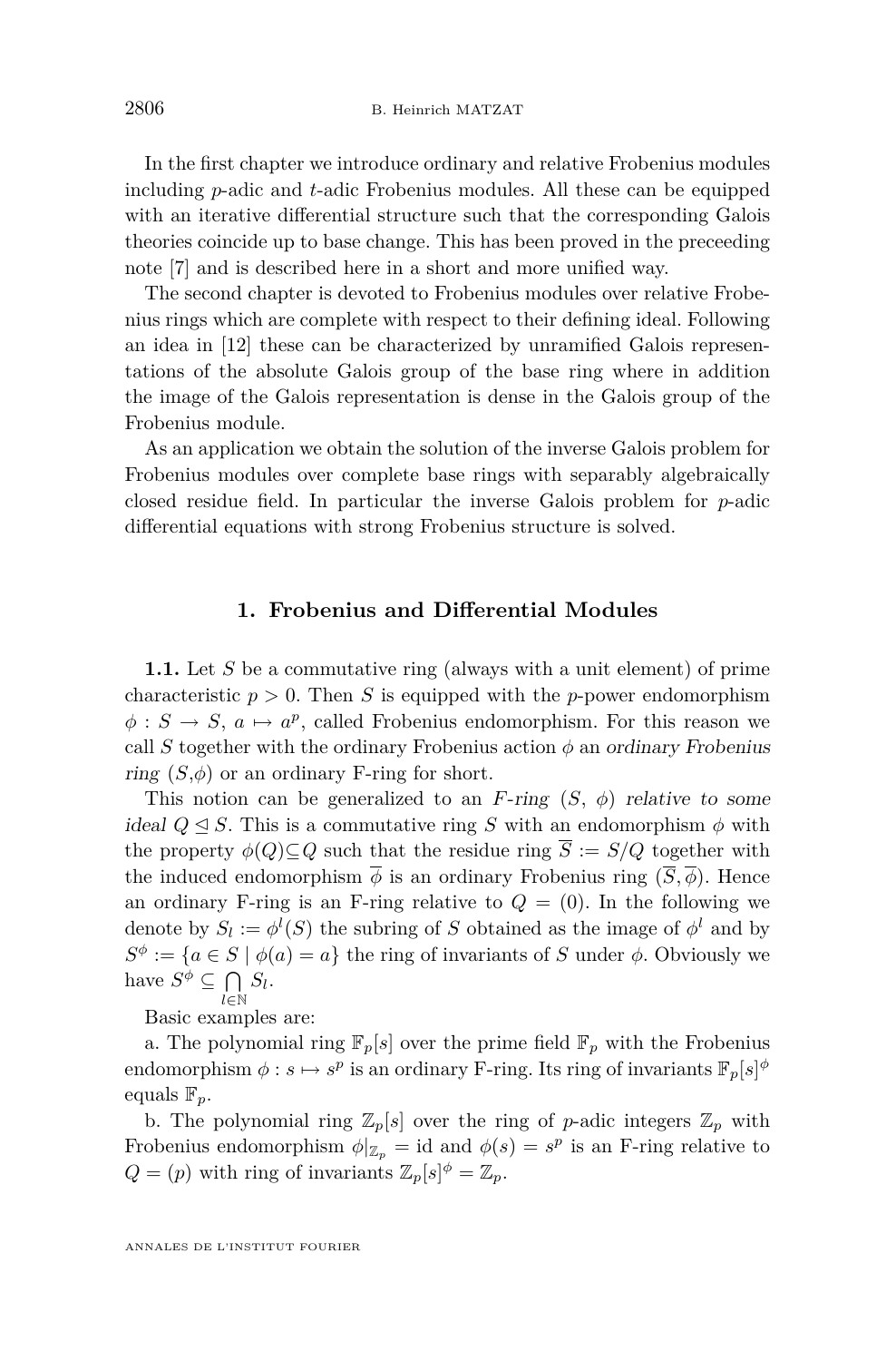c. The polynomial ring  $\mathbb{F}_p[t,s]$  in two variables over  $\mathbb{F}_p$  with  $\phi(t) = t$  and  $\phi(s) = s^p$  is an F-ring relative to  $Q = (t)$  with ring of invariants  $\mathbb{F}_p[t]$ .

The rings  $\mathbb{Z}_p[s]$  and  $\mathbb{F}_p[t,s]$  are the ground rings in *p*-adic and *t*-adic analysis, respectively, including for example isocrystals in the *p*-adic and *t*-motives in the *t*-adic case.

In all our examples in addition we have a partial iterative derivation  $\partial = \partial_s$  with respect to *s* (see [\[4\]](#page-14-0), Ch. 1 or [\[7\]](#page-14-0), Ch. 2.1 for the general definition) consisting of a family  $\partial_s = (\partial_s^{(k)})_{k \in \mathbb{N}}$  of higher derivations  $\partial_s^{(k)}$ :  $S \to S$  given by  $\partial_s^{(k)}(s^l) = \binom{l}{k} s^{l-k}$ , in particular by  $\partial_s^{(p^l)}(s^{p^l}) = 1$ . (In characteristic zero  $\partial^{(k)}$  can be directly obtained from the powers of the ordinary derivation  $\partial^{(1)}$  by the rule  $\partial^{(k)} = \frac{1}{k!} (\partial^{(1)})^k$ .

It is obvious that  $\partial_s^{(k)}(Q) \subseteq Q$  holds for  $k \in \mathbb{N}$  and hence the iterative derivation  $\partial_s$  commutes with the reduction modulo *Q*. Moreover the Frobenius endomorphism  $\phi$  and the iterative derivation  $\partial_s$  are related by  $\partial_s^{(1)} \circ \phi(S) \subseteq Q$  and more generally for the higher derivations by  $\partial_s^{(k)} \circ \phi^l(S) \subseteq Q^{l+1-d}$  for  $d \leq l$  and  $0 < k < p^d$ .

An arbitrary Frobenius ring  $(S, \phi)$  relative to some ideal  $Q$  together with a finite set of commuting iterative derivations  $\Delta = {\partial_1, \ldots, \partial_n}$  is called an *IDF*-ring  $(S, \phi, \Delta)$  if  $\Delta(Q) \subseteq Q$  and the Frobenius action and the iterative derivations in  $\Delta$  are related by the above Frobenius compatibility, i.e., by

$$
\Delta_d \circ \phi^l(S) \subseteq Q^{l+1-d} \quad \text{for} \quad d \leq l. \tag{1}
$$

Here  $\Delta_d$  consists of the set of all non trivial higher derivations  $\partial_1^{(k_1)} \circ \cdots \circ$  $\partial_n^{(k_n)}$  in  $\Delta$  of order  $\sum_{i=1}^n k_i < p^d$  (and  $\sum_{i=1}^n$  $\sum_{i=1} k_i \neq 0$ . Obviously the basic examples are all IDF-rings with respect to  $\overline{\Delta} = {\partial_s}$ . Moreover, the examples in positive characteristic fulfill the even stronger property  $\Delta_d \circ \phi^l(S) = 0$  for  $d \leqslant l$ .

**1.2.** A Frobenius module is a difference module over a Frobenius ring. More precisely a Frobenius module  $(M, \Phi)$  over an F-ring  $(S, \phi)$  consists of a free *S*-module *M* of finite rank *m* and a *φ*-semilinear regular endomorphism  $\Phi: M \to M$ , *i.e.*,  $\Phi$  is additive with

$$
\Phi(ax) = \phi(a)\Phi(x) \quad \text{for} \quad a \in S, x \in M
$$

and maps a basis of *M* to a basis of *M*. Obviously the images  $M_l := \Phi^l(M)$ of an F-module *M* over *S* are F-modules over  $S_l = \phi^l(S)$ . Since  $M_{l+1}$  is

<sup>&</sup>lt;sup>(1)</sup> In case the ideal  $Q \trianglelefteq S$  is not finitely generated in the formula *Q* should be replaced by the ideal  $Q_{\Delta}$  generated by the transition elements  $z_i \in Q$  defined by  $\partial_i^{(1)} \circ \phi(a) =$  $z_i \phi \circ \partial_i^{(1)}(a)$  for  $a \in S$  (see [\[7\]](#page-14-0), Ch. 3.1).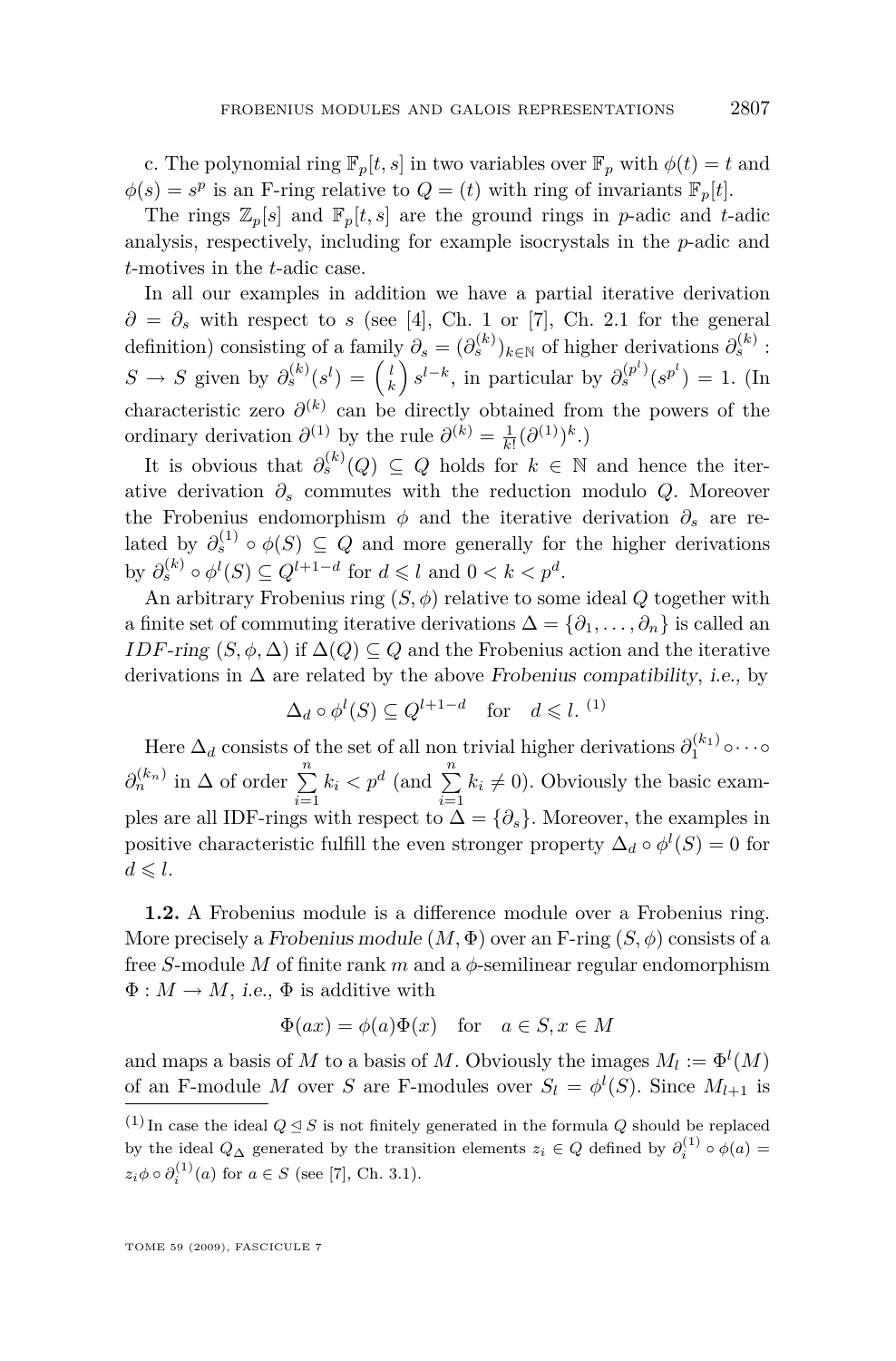<span id="page-4-0"></span>included in  $M_l$ , we get an  $S_{l+1}$ -linear embedding  $\varphi_l : M_{l+1} \to M_l$ . These define a projective system  $(M_l, \varphi_l)_{l \in \mathbb{N}}$  of F-modules  $(M_l, \Phi_l)$  over  $(S_l, \phi_l)$ with  $\Phi_l := \Phi|_{M_l}$  and  $\phi_l := \phi|_{S_l}$ .

For  $\Phi$  with respect to a basis  $B = \{b_1, \ldots, b_m\}$  of M we find a respresenting matrix  $D = D_B(\Phi) \in GL_m(S)$  by  $\Phi(B) = B \cdot D$  (with the basis written as a row). The  $\phi$ -semilinearity of  $\Phi$  leads to  $\Phi^l(B) = B \cdot D \cdots D_l$ where  $D_l = \phi^l(D) \in GL_m(S_l)$  is the representing matrix of  $\Phi_l$  on  $M_l$ .

For any extension F-ring  $(\tilde{S}, \tilde{\phi})$  over  $(S, \phi)$  the module  $M_{\tilde{S}} := \tilde{S} \otimes_S M$ becomes a Frobenius module over  $\tilde{S}$  with an extended Frobenius action  $\tilde{\Phi} := \tilde{\phi} \otimes \Phi$ . Then the solution space of the F-module  $(M, \Phi)$  over  $(\tilde{S}, \tilde{\Phi})$  is defined by

$$
\mathrm{Sol}_{\tilde{S}}^{\Phi}(M) := \{ x \in M_{\tilde{S}} \mid \tilde{\Phi}(x) = x \}.
$$

Obviously  $Sol^{\Phi}_{\tilde{S}}(M)$  is an  $\tilde{S}^{\tilde{\phi}}$ -module. In case  $\tilde{S}^{\tilde{\phi}}$  is a field,  $Sol^{\Phi}_{\tilde{S}}(M)$  is free of rank at most *m*. The F-module  $(M, \Phi)$  is called trivial over  $\tilde{S}$  if  $Sol^{\Phi}_{\tilde{S}}(M)$  contains a basis of  $M_{\tilde{S}}$ . Then  $(\tilde{S}, \tilde{\phi})$  is called a solution ring (or a trivialization) of the original Frobenius module *M*.

Now we are interested in the existence of a minimal solution ring of a Frobenius module which sometimes is called a Picard-Vessiot ring (PVring) or ring of periods of *M* etc. For this we assume that our F-ring  $(S, \phi)$ is an integral domain - we call it an F-domain - relative to a valuation ideal  $Q \triangleleft S$  of rank  $\leq 1$ . This means that by Chevalley's Extension Theorem (see [\[2\]](#page-14-0), Thm. 3.1.1 or [\[1\]](#page-14-0), Exerc. 11.2)  $Q$  defines a valuation on  $Quot(S)$ of rank  $\leq 1$ . Then the completion *S*<sup>*Q*</sup> of *S* with respect to *Q* is a Henselian integral domain with continuously extended Frobenius endomorphism *φ*. The integral closure of *S<sup>Q</sup>* in the maximal unramified algebraic extension of  $Quot(S_Q)$  is denoted by  $S_Q^{\text{ur}}$ . It is an F-ring with respect to the unique extension  $\phi$ <sup>ur</sup> of  $\phi$  compatible with the ordinary Frobenius endomorphism of the residue ring  $S^{\text{ur}}_Q/(Q)$ . Thus the completion of  $S^{\text{ur}}_Q$  with respect to the ideal  $(Q) \leq S^{\text{ur}}_Q$  generated by  $Q$  with the continuously extended Frobenius endomorphism  $\hat{\phi} = \hat{\phi}^{ur}$  again is a Henselian F-domain  $(\hat{S}_Q^{ur}, \hat{\phi})$ . (In case  $Q = (0)$  the F-ring  $(\hat{S}_Q^{\mathrm{ur}}, \hat{\phi})$  simply consists of the separable algebraic closure  $S^{\text{sep}}$  of *S* with the ordinary Frobenius endomorphism  $\phi$ ).

The following theorem is proved in [\[7\]](#page-14-0), Prop. 1.2 (see also [\[5\]](#page-14-0), Prop. 8.3 and [\[10\]](#page-14-0), Prop. 3.3.9 for special cases).

THEOREM 1.1. — Let  $(S, \phi)$  be an F-domain relative to a valuation ideal *Q* of rank at most one. Then every Frobenius module (*M,* Φ) over *S* has a Picard-Vessiot ring inside  $\hat{S}_Q^{\text{ur}}$ .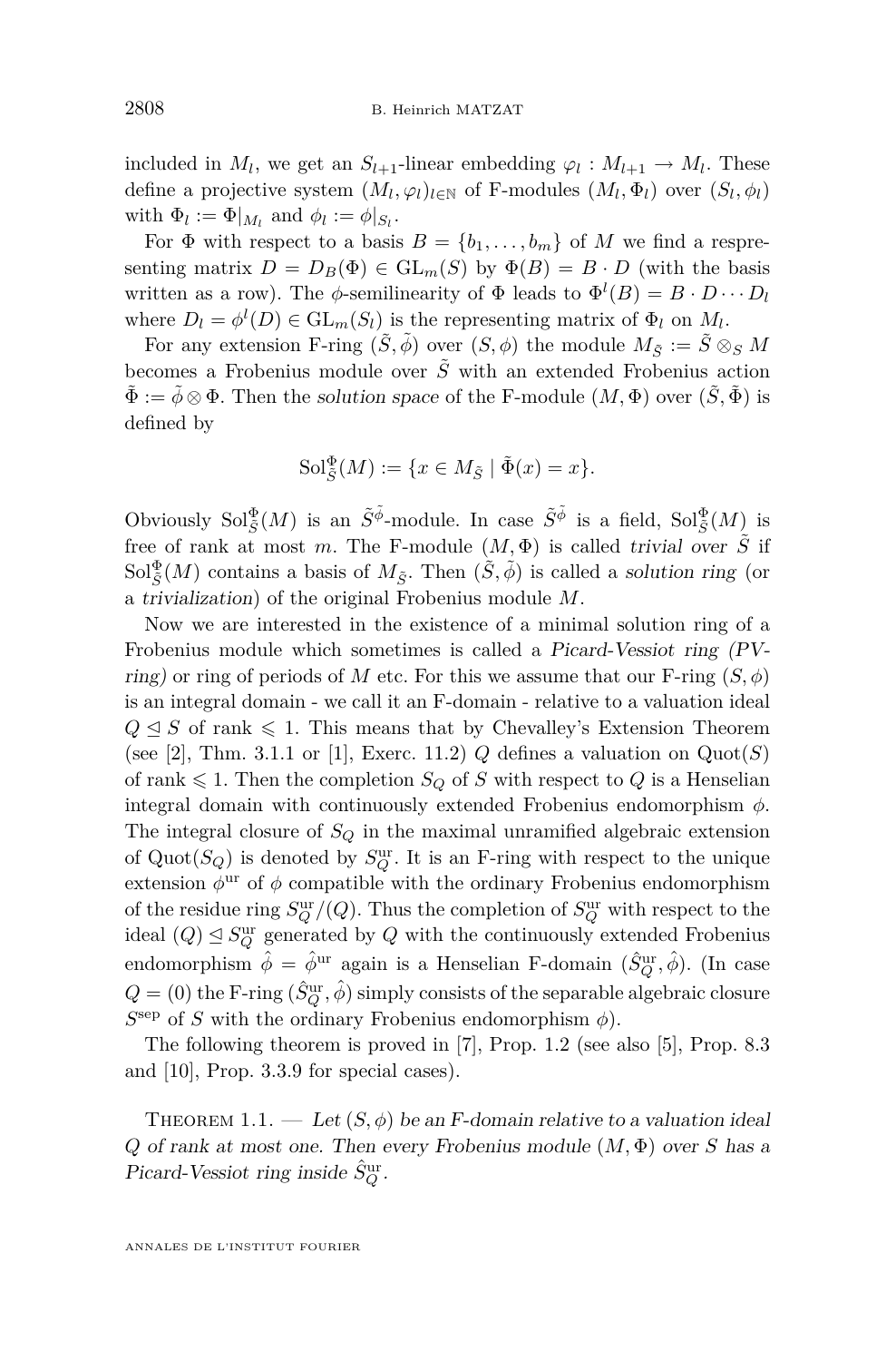In [\[10\]](#page-14-0) the PV-ring in Theorem [1.1](#page-4-0) is called a rigid analytic trivialization of *M*. It should be mentioned that in general a PV-ring of a difference module may have zero divisors (see [\[13\]](#page-14-0), Example 1.6) and usually is not uniquely determined up to isomorphism (except when the base ring is an algebraically closed field).

**1.3.** For any Frobenius module  $(M, \Phi)$  over an IDF-ring  $(S, \phi, \Delta)$  complete with respect to the defining ideal *Q* we can construct a unique Frobenius compatible differential structure  $\nabla$  on *M*. This means that  $\nabla$  =  $\{\delta_1, \ldots, \delta_n\}$  consists of commuting iterative derivations  $\delta_i$  related to  $\partial_i \in \Delta$ by the generalized Leibniz rule

$$
\delta_i^{(k)}(ax) = \sum_{j+l=k} \partial_i^{(j)}(a)\delta_i^{(l)}(x) \text{ for } a \in S, x \in M.
$$

The construction is based on the projective system  $(M_l, \varphi_l)_{l \in N}$  introduced in the last section. By Frobenius compatibility any basis  $B_l = \{b_{l1}, \ldots, b_{lm}\}$ of  $M_l = \Phi^l(M)$  should satisfy

$$
\nabla_d(B_l) \subseteq Q^{l-d+1}M. \tag{1}
$$

Thus, using the embedding  $\varphi_0 \circ \cdots \circ \varphi_{l-1}(B_l) \subseteq M$  any element  $x \in M$ can be written as a linear combination  $x = \sum_{n=1}^{m}$  $\sum_{j=1}$  *b*<sub>*l*</sub>*ja*<sub>*j*</sub> with *a*<sub>*j*</sub>  $\in$  *S*. By the Leibniz rule, Frobenius compatibility leads to

$$
\delta_i^{(k)}(x) \equiv \sum_{j=1}^m b_{lj} \partial_i^{(k)}(a_j) \left( \text{mod } Q^{l-d+1} \right) \text{ for } k < p^d
$$

which can be expressed by

$$
\delta_i^{(k)}(x) \equiv \varphi_0 \circ \cdots \circ \varphi_{l-1} \circ \partial_i^{(k)} \circ \varphi_{l-1}^{-1} \circ \cdots \circ \varphi_0^{-1}(x) \, (\text{mod } Q^{l-d+1}) \quad \text{for} \quad k < p^d.
$$

(In this formula  $\partial_i^{(k)}$  symbolizes that after transformation to a basis of  $M_l$  only the coefficients of  $x$  with respect to the new basis have to be differentiated.) By assumption the limit

$$
\delta_i^{(k)}(x) := \lim_{l \to \infty} (\varphi_0 \circ \cdots \circ \varphi_{l-1} \circ \partial_i^{(k)} \circ \varphi_{l-1}^{-1} \circ \cdots \circ \varphi_0^{-1}(x))
$$

exists and defines the higher derivation  $\delta_i^{(k)}$  on M.

In case we have the stronger Frobenius compatibility  $\Delta_d \circ \phi^l(S) = 0$  for  $d \leq l$  mentioned at the end of Section [1.1,](#page-2-0)  $\delta_i^{(k)}(x)$  can be defined without

 $\left(1\right)$  Compare footnote on p. 2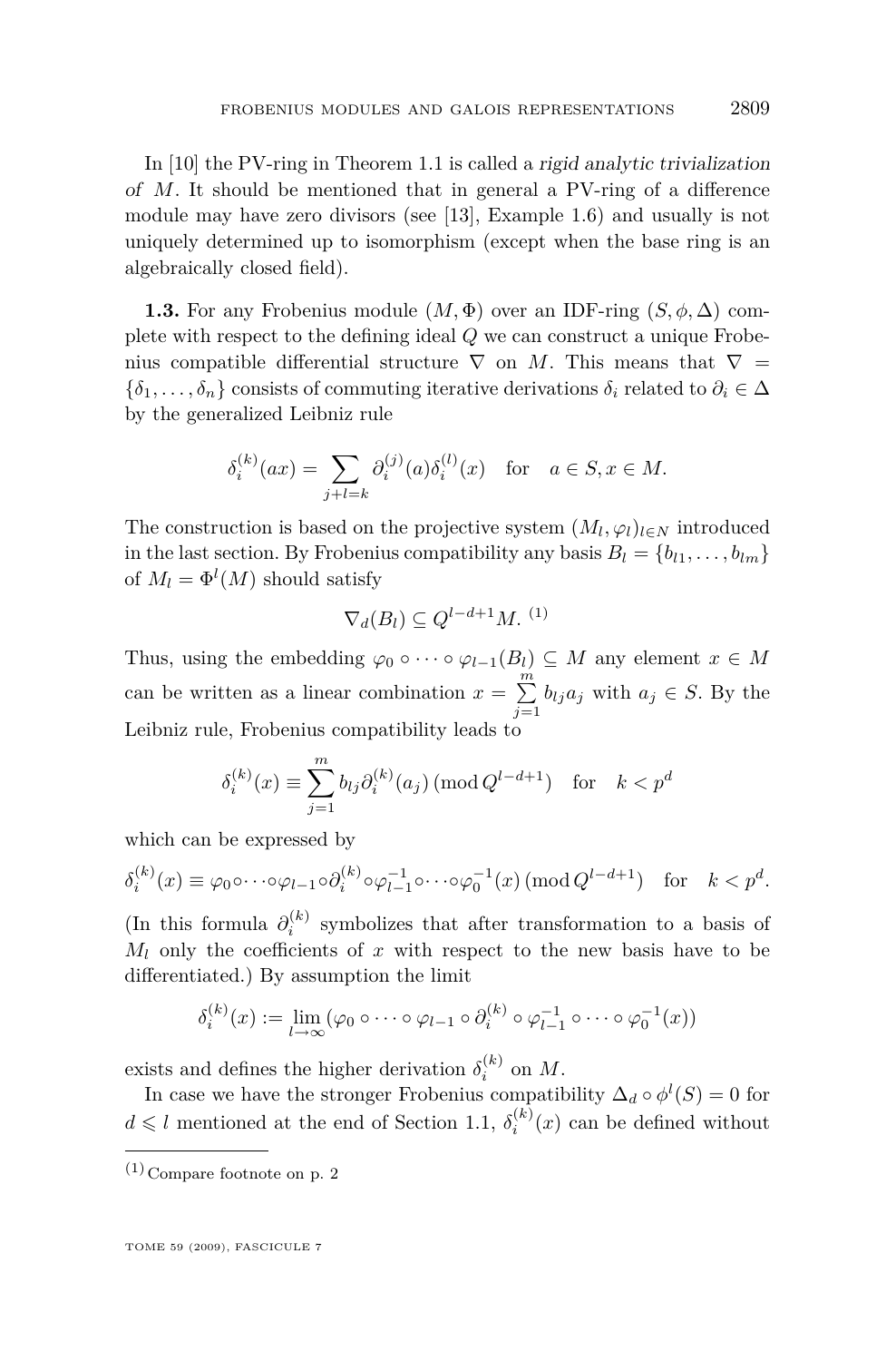<span id="page-6-0"></span>using limits by

$$
\delta_i^{(k)}(x) := \varphi_0 \circ \cdots \circ \varphi_{l-1} \circ \partial_i^{(k)} \circ \varphi_{l-1}^{-1} \circ \cdots \circ \varphi_0^{-1}(x) \quad \text{for} \quad k < p^l.
$$

Thus in this case the assumption of completeness is superfluous.

For a solution  $x = \sum_{n=1}^{m}$  $\sum_{j=1} b_j y_j$  of the Frobenius module *M* with coordinates  $y_j$  in some extension IDF-ring  $(\tilde{S},\tilde{\phi},\tilde{\Delta})$  over  $S$  the formulas above translate into

$$
\tilde{\partial}_i^{(k)}(\pmb{y})=A_i^{(k)}\pmb{y}
$$

with  $y = (y_1, \ldots, y_m)^{tr}$  and

 $A_i^{(k)} = \lim_{l \to \infty} (\partial_i^{(k)} (D_0 \cdots D_{l-1}) (D_0 \cdots D_{l-1})^{-1}).$ 

As in the case of rings a Frobenius module (*M,* Φ) over an IDF-ring  $(S, \phi, \Delta)$  with differential structure  $\nabla$  related to  $\Phi$  by Frobenius compatibility

$$
\nabla_d \circ \Phi^l(M) \subseteq Q^{l-d+1}M \quad \text{for} \quad d \leqslant l
$$

is called an *IDF*-module  $(M, \Phi, \nabla)$ . On such modules, in addition to the Picard-Vessiot theory for difference modules we have a Picard-Vessiot theory for differential modules. One may ask how the corresponding Picard-Vessiot extensions and solution spaces are related. This is answered in the following theorem proved in [\[7\]](#page-14-0), Thm. 2.2 and Thm. 3.2:

THEOREM 1.2. — Let  $(S, \phi, \Delta)$  be an IDF-domain relative to a rank one valuation ideal *Q* and let  $(M, \Phi, \nabla)$  be an IDF-module over *S* of finite rank.

(a) Let  $(R, \phi_R)$  be a minimal solution ring of  $(M, \Phi)$ . Then there exists a differential structure  $\Delta_R$  on R such that  $(R, \Delta_R)$  is a solution ring of  $(M, \nabla)$ , and the solution spaces are related by

 $\text{Sol}_{R}^{\nabla}(M) = C_R \otimes_{R^{\phi}} \text{Sol}_{R}^{\Phi}(M) \text{ and } \text{Sol}_{R}^{\Phi}(M) = \text{Sol}_{R}^{\nabla}(M)^{\tilde{\Phi}},$ 

where  $C_R$  is the ring of differential constants of R and  $\Phi$  denotes the canonical extension of  $\Phi$  to  $R \otimes_S M$ .

(b) Set  $S := C_R \otimes_{C_S} S$  with trivially extended differential structure  $\Delta$ . Then *R* is a Picard-Vessiot ring of the extended differential module  $(M_{\tilde{S}}, \tilde{\nabla})$ over  $(\tilde{S}, \tilde{\Delta})$ .

(c) The ring  $C_R$  is a minimal solution ring of a Frobenius module of finite rank over  $C_S$ . In particular, the ring  $C_R$  is contained in the completion of the maximal unramified extension  $(\widetilde{C}_S)^{\text{ur}}_{Q}$  of  $C_S$  with respect to  $Q \cap C_S$ .

ANNALES DE L'INSTITUT FOURIER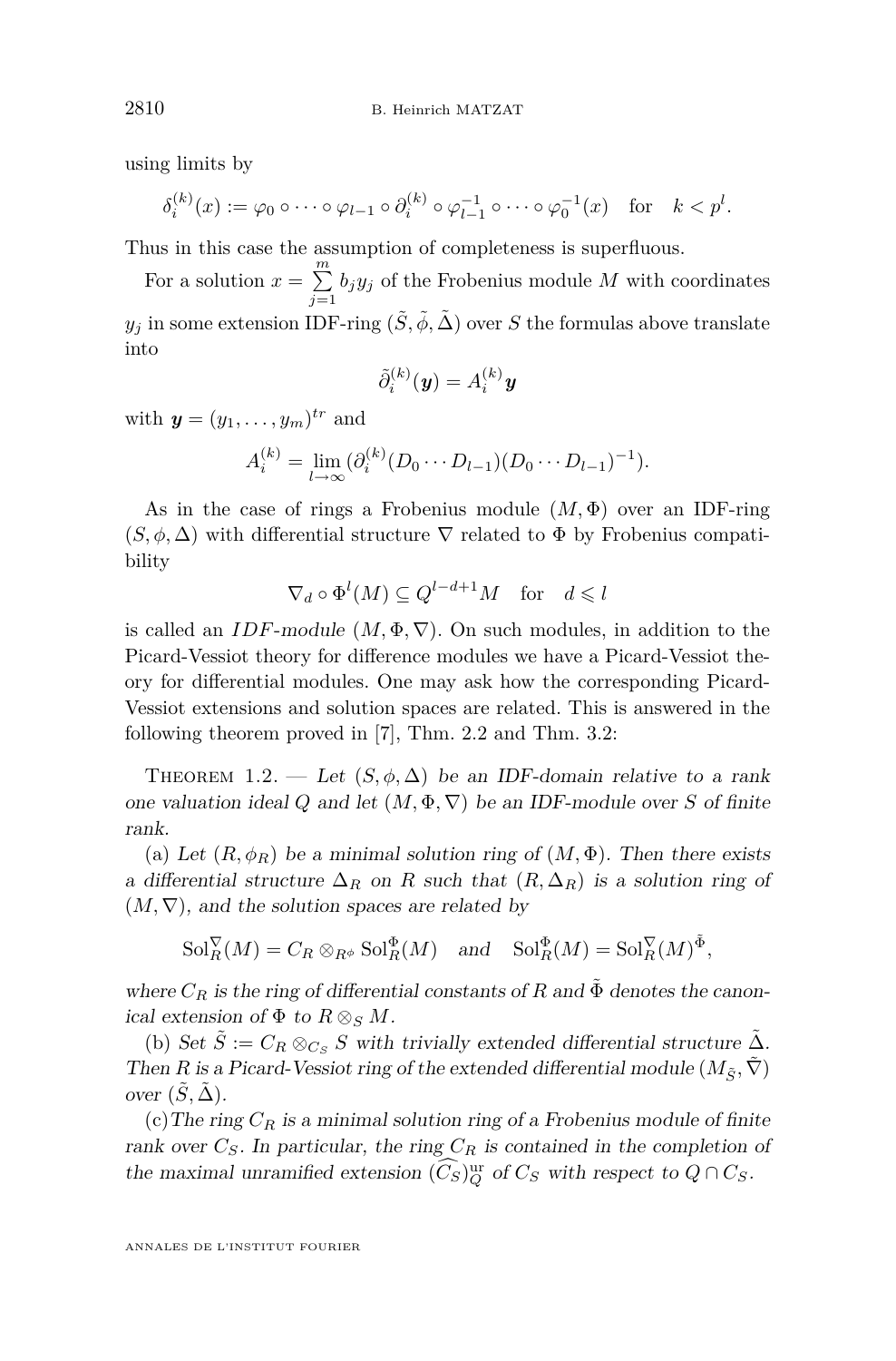In particular, if  $C_R = C_S$ , the Picard-Vessiot ring R of  $(M, \Phi)$  coincides with the Picard-Vessiot ring of  $(M, \nabla)$ . This is the case for example if  $C_S$ is separably algebraically closed or if  $C_S$  is complete with respect to  $Q \cap C_S$ with separably algebraically closed residue ring (see [\[7\]](#page-14-0), Cor. 2.2, 2.3 and 3.2).

**1.4.** Now we want to compare the Galois groups or the Galois group schemes, respectively, of an IDF-module  $(M, \Phi, \nabla)$  over *S* with respect to the Frobenius structure Φ and the differential structure *∇*. For simplicity we assume that the Picard-Vessiot ring *R* of (*M,* Φ) over *S* coincides with the one of  $(M, \nabla)$ . By Theorem [1.2](#page-6-0) this is equivalent to assuming that R does not contain new differential constants.

Over an F-field  $(S, \phi)$  with field of invariants  $L := S^{\phi}$  the Galois group scheme is defined as a functor from the category of *L*-algebras to the category of groups

$$
\underline{\mathrm{Aut}}^{\Phi}(R/S): \mathrm{L}\text{-}\mathrm{Alg} \to \mathrm{Groups}, \ A \mapsto \mathrm{Aut}^{\Phi}(R \otimes_L A/S \otimes_L A)
$$

which over *L* is represented by the *L*-algebra  $(R \otimes_S R)^{\phi_R \otimes \phi_R}$ . The corresponding affine group scheme over *L* is called Frobenius Galois group scheme and is denoted by  $\mathcal{G}^{\Phi} = \text{Gal}^{\Phi}(R/S)$  (compare [\[10\]](#page-14-0), Ch. 4 in case  $\phi$ is an automorphism or [\[7\]](#page-14-0), Ch. 4.3). In the same manner with  $\Phi$  substituted by  $\nabla$  and  $S^{\phi}$  substituted by the field of differential constants  $C_S$  in  $S$  one defines the differential Galois group scheme  $\mathcal{G}^{\nabla} = \text{Gal}^{\nabla}(R/S)$  over  $C_S$ .

In [\[7\]](#page-14-0), Thm. 4.2 it is observed that under the above assumptions both Galois group schemes are simply related by base change.

COROLLARY 1.3. — Let  $(M, \Phi, \nabla)$  be an IDF-module over the quotient field *S* of a Frobenius ring relative to a valuation ideal *Q* of rank at most one. Assume that the ring of differential constants *C<sup>R</sup>* of a minimal Frobenius solution ring *R* of *M* equals *CS*. Then for the Galois group schemes  $\mathcal{G}_{S^{\phi}}^{\Phi} = \underline{\text{Gal}}^{\Phi}(R/S)$  and  $\mathcal{G}_{C_S}^{\nabla} = \underline{\text{Gal}}^{\nabla}(R/S)$ , one has

$$
\mathcal{G}_{C_S}^{\nabla} = \operatorname{Spec}(C_S) \times_{S^{\phi}} \mathcal{G}_{S^{\phi}}^{\Phi}.
$$

Moreover, both Galois group schemes lead to a Galois correspondence between the closed subgroup schemes and IDF-intermediate fields of Quot $(R)/S$ . This could also be derived from the fact that both the category of Φ- and of *∇*-modules over *S* are equivalent neutral Tannakian categories with fiber functors given by the respective solution spaces of *M* inside the rigid analytic trivialization *R* of  $(M, \Phi)$  or  $(M, \nabla)$  respectively (see [\[10\]](#page-14-0), Thm. 3.3.15 and [\[9\]](#page-14-0), Ch. 11 respectively).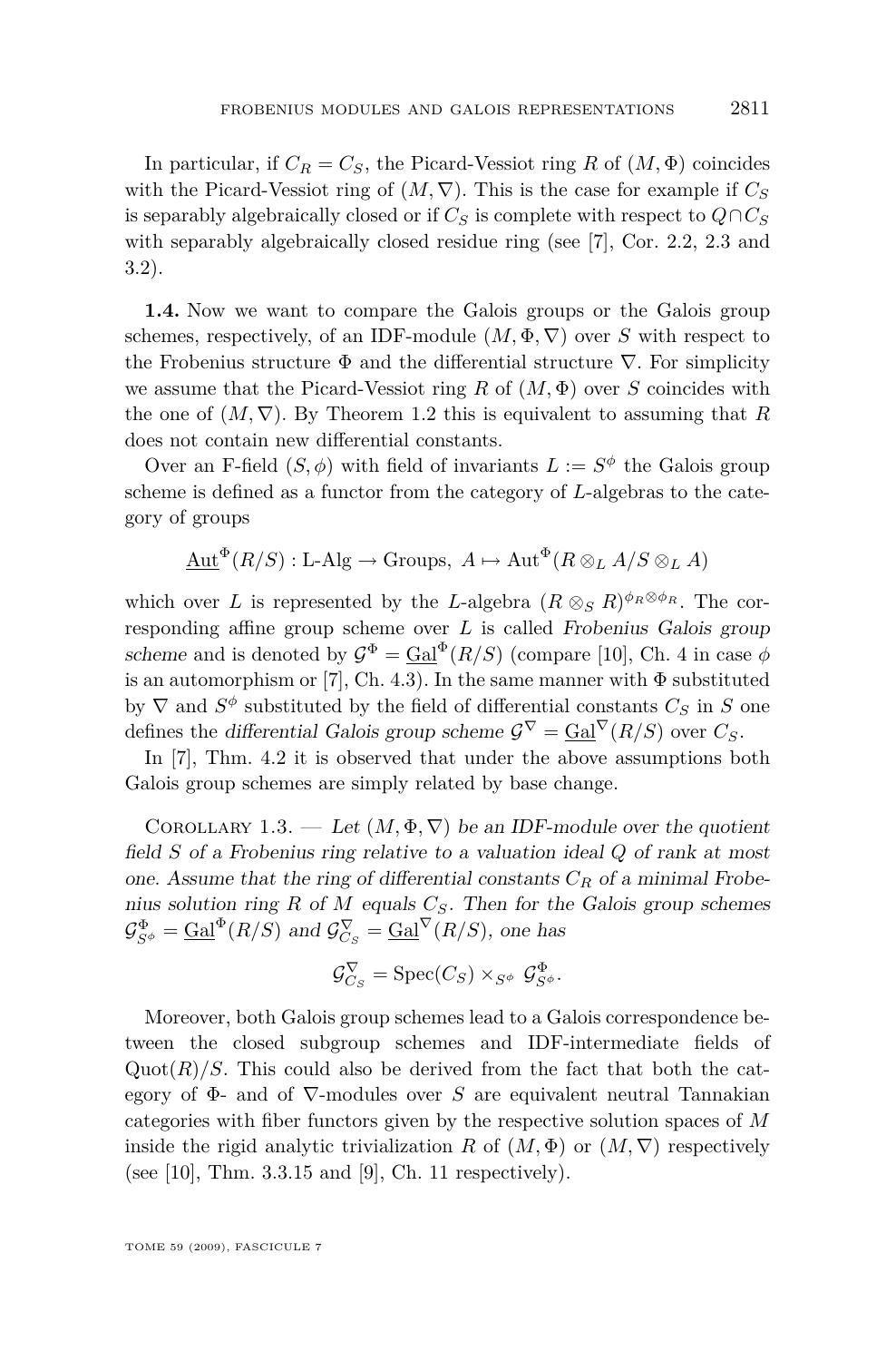In the examples of this note the group of rational points

 $Gal^{\Phi}(R/S) := \mathcal{G}_{S^{\phi}}^{\Phi}(S^{\phi})$  and  $Gal^{\nabla}(R/S) := \mathcal{G}_{C_S}^{\nabla}(C_S)$ 

of the Galois group schemes  $\underline{Gal}^{\Phi}(R/S) = \mathcal{G}_{S^{\phi}}^{\Phi}$  respectively  $\underline{Gal}^{\nabla}(R/S) =$  $\mathcal{G}_{C_S}^{\nabla}$  are Zariski dense. This implies that *S* is the subring of *R* fixed by either one of  $Gal^{\Phi}(R/S)$  or  $Gal^{\nabla}(R/S)$ . Thus  $Gal^{\Phi}(R/S)$  becomes the  $\Phi$ -Galois group and  $Gal^{\nabla}(R/S)$  the differential Galois group of  $R/S$  (compare [\[5\]](#page-14-0), Ch. 9.2). Moreover, the group schemes  $Gal^{\Phi}(R/S)$  and  $Gal^{\nabla}(R/S)$  are uniquely determined by these Galois groups. Thus here for simplicity we can work with the Frobenius and differential Galois groups themselves instead of the underlying group schemes.

#### **2.** *Q***-adic Frobenius Modules and Galois Representations**

**2.1.** In this chapter we assume that  $(S, \phi)$  is a Frobenius domain relative to a valuation ideal *Q* of rank equal or less than 1 defining a discrete (or trivial) valuation  $v_Q$  on *S*. We further assume that  $S = S_Q$  is complete with respect to *vQ*. Such a domain in the following is called a *Q*-adic *F*ring. It is called a *q*-adic *F*-ring, if *Q* is generated by a  $\phi$ -invariant element *q*. Obviously *Q*-adic F-rings are Henselian with respect to the valuation induced by *Q*.

Basis examples are:

a. The polynomial ring  $\mathbb{F}_p[s_1, \ldots, s_n]$  in *n* variables over the prime field  $\mathbb{F}_p$  with Frobenius endomorphism  $\phi$  defined by  $\phi(s_i) = s_i^p$  for  $i = 1, \ldots, n$ is an ordinary F-ring. Thus  $\mathbb{F}_p[s_1,\ldots,s_n]$  is a *Q*-adic F-ring relative to  $Q = (0)$  with the trivial valuation  $v_Q$ .

b. The ring of analytic elements  $\mathbb{Z}_p\langle\langle s_1,\ldots,s_n\rangle\rangle$  over  $\mathbb{Z}_p$  with Frobenius endomorphism given by  $\phi(s_i) = s_i^p$  is a *Q*-adic F-ring relative to  $Q = (p)$ . It can be obtained from the polynomial ring  $\mathbb{Z}_p[s_1,\ldots,s_n]$  by completion with respect to the Gauß extension of the *p*-adic valuation on  $\mathbb{Z}_p$ .

c. The ring of analytic elements  $\mathbb{F}_p[[t]]\langle\langle s_1,\ldots,s_n\rangle\rangle$  over  $\mathbb{F}_p[[t]]$  with Frobenius endomorphism defined by  $\phi(t) = t$  and  $\phi(s_i) = s_i^p$  is a *Q*-adic F-ring relative to  $Q = (t)$ . It is the completion of  $\mathbb{F}_p[[t]][s_1, \ldots, s_n]$  with respect to the Gauß extension of the *t*-adic valuation on  $\mathbb{F}_p[[t]]$ .

All these examples in addition are IDF-rings  $(S, \phi, \Delta)$  with respect to the set of iterative partial derivations  $\Delta = {\partial_{s_1}, \ldots, \partial_{s_n}}$  and thus are *Q*-adic *IDF*-rings.

First we assume  $Q = (0)$ . Then by Theorem [1.1,](#page-4-0) M has a Picard-Vessiot ring *R* inside  $S^{\text{sep}}$ . If we suppose that  $S = \text{Quot}(S)$  is a field,  $R/S$  becomes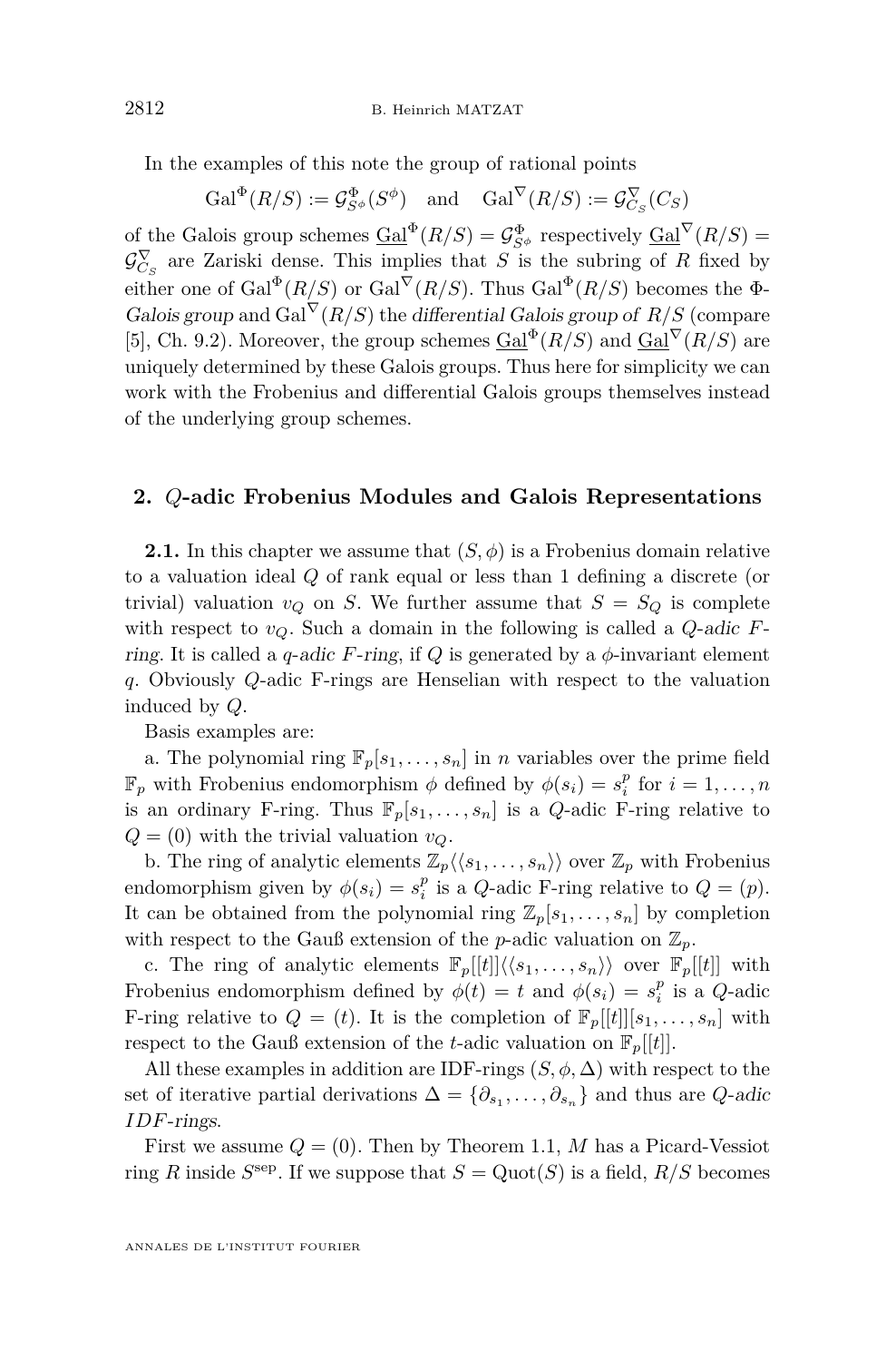a finite F-field extension which in fact is an ordinary finite Galois extension (see [\[5\]](#page-14-0), Thm. 1.1 or [\[8\]](#page-14-0), Prop.  $5.4(2)$ ).

PROPOSITION 2.1. — Let  $(S, \phi)$  be an ordinary F-field.

(a) Let  $(M, \Phi)$  be an F-module over  $(S, \phi)$ . Then the Picard-Vessiot ring *R* of *M* over *S* is a finite Galois extension which is unique inside  $S^{\text{sep}}$ .

(b) For every finite Galois extension *R/S* there exists a Frobenius module (*M,* Φ) over *S* with Picard-Vessiot ring *R*.

Part (a) can be made explicit by choosing a basis  $B = \{b_1, \ldots, b_m\}$  of *M*. Then  $\Phi$  is given by a representing matrix  $D = D_B(\Phi) \in GL_m(S)$  and  $y = (y_1, \ldots, y_m)^{tr} \in Sol^{\Phi}(M)$  is equivalent to the matrix equation

$$
D\cdot \boldsymbol{y}^p=D_B(\Phi)\cdot \phi(\boldsymbol{y})=\boldsymbol{y}.
$$

This defines a system of algebraic equations over *S* with the identity matrix as Jacobian matrix. Thus, by the Theorem of Bézout it has  $p^m$  different solutions forming an  $m$ -dimensional  $\mathbb{F}_p$ -vector space. In case  $S$  is not finite,  $Sol_R^{\Phi}(M)$  contains a  $\Phi$ -cyclic element and  $R/S$  is generated by the roots of an additive separable polynomial of degree  $p^m$  (see [\[5\]](#page-14-0), Thm. 2.1 and Cor. 2.2). The latter can be computed from the matrix equation by using Buchberger's algorithm.

For (b) let  $y \in R$  be a primitive element with minimal polynomial  $f_y(T) \in S[T]$ . The roots of  $f_y(T)$  in *R* span a finite dimensional  $\mathbb{F}_p$ -vector space *V*, with  $\dim(V) = m$  say. Then the polynomial

$$
g(T) := \prod_{v \in V} (T - v) = \sum_{i=0}^{m} a_i T^{p^i}
$$

is an additive polynomial whose companion matrix

$$
C = \left( \begin{array}{ccccc} 0 & 1 & 0 & \cdots & 0 \\ \vdots & \ddots & \ddots & \ddots & \vdots \\ \vdots & & \ddots & \ddots & 0 \\ 0 & \cdots & \cdots & 0 & 1 \\ -a_0 & \cdots & \cdots & \cdots & -a_{m-1} \end{array} \right)
$$

given by  $y^p = Cy$  defines an *m*-dimensional Frobenius module  $(M, \Phi)$  over *S* with Picard-Vessiot ring *R* (compare [\[5\]](#page-14-0), Section 2.1).

**2.2.** In the case  $Q \neq (0)$  we have a non trivial discrete rank 1 valuation  $v_Q$  on *S*. Since  $S = S_Q$  is Henselian with respect to  $v_Q$  the Galois group  $\Gamma_S^{\text{ur}}$ of the maximal unramified field extension of Quot(*S*) is isomorphic to the absolute Galois group  $\Gamma_{\overline{S}}$  of the quotient field  $\mathrm{Quot}(S)$  of the residue ring

TOME 59 (2009), FASCICULE 7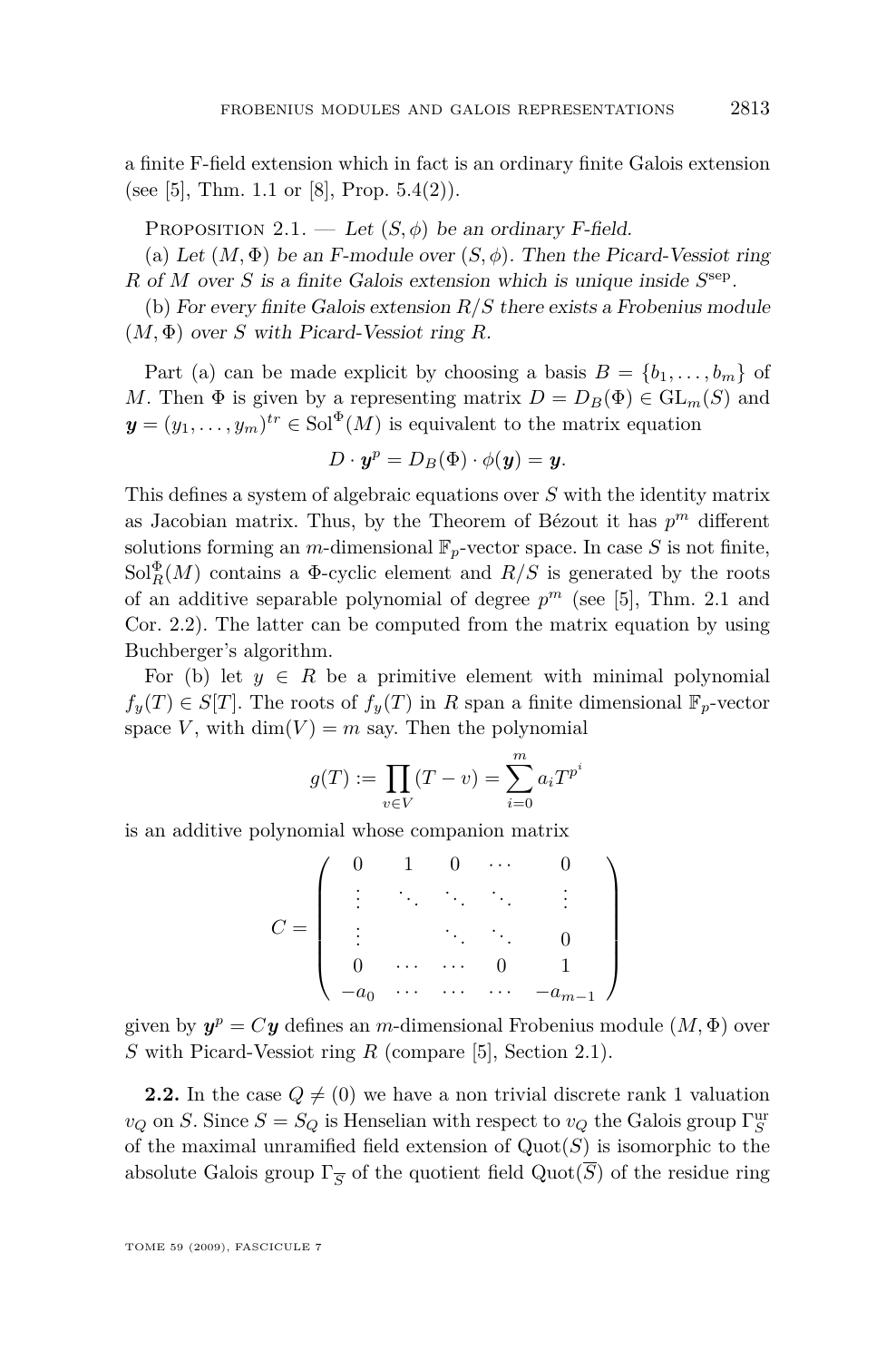<span id="page-10-0"></span> $\overline{S} = S/Q$  (see for example [\[2\]](#page-14-0), Thm. 5.2.7). This fact can be used to provide a *Q*-adic F-module  $(M, \Phi)$  of dimension *m* with a Galois representation  $\rho_M : \Gamma_S^{\text{ur}} \to \text{GL}_m(S)$  and vice versa. The precise statement is formulated in the next Theorem 2.2. Special cases already go back to van der Put [\[12\]](#page-14-0) in the *p*-adic and Stalder [\[11\]](#page-14-0) in the *t*-adic case.

THEOREM 2.2. — Let  $(S, \phi)$  be a *q*-adic Frobenius ring.

(a) Let  $(M, \Phi)$  be an F-module over  $(S, \phi)$  with rigid analytic trivialization  $R/S$  and Galois group  $Gal^{\Phi}(R/S) \leqslant GL_m(S^{\phi})$ . Then M defines an unramified continuous Galois representation

$$
\rho_M : \Gamma_S^{\text{ur}} \to \text{GL}_m(S^{\phi})
$$
 with  $\rho_M(\Gamma_S^{\text{ur}}) \leq \text{Gal}^{\Phi}(R/S)$ 

Zariski dense.

(b) For every unramified continuous Galois representation  $\rho$  :  $\Gamma_S^{\text{ur}}$   $\rightarrow$  $\operatorname{GL}_m(S^\phi)$  there exists a Frobenius module  $(M, \Phi)$  over  $S$  with rigid analytic trivialization  $R/S$  such that  $\rho_M = \rho$ .

For the proof of Theorem 2.2(a) we basically follow the construction in [\[5\]](#page-14-0), Section 6.3. Let *R/S* be a rigid analytic trivialization of a Frobenius module  $(M, \Phi)$  over  $S = S_Q$  generated by  $D = D_B(\Phi) \in GL_m(S)$ . Then there exists a linear algebraic group  $\mathcal G$  over  $S^{\phi}$  such that  $Gal^{\Phi}(R/S)$  =  $G(S^{\phi})$ . Moreover, *R* over *S* is generated by the entries of a fundamental solution matrix  $Y = (y_{ij})_{i,j=1}^m \in GL_m(R)$  and its inverse. Reduction modulo *Q* of *R/S* and *Y* produces an ordinary Galois extension  $\overline{R}_1/\overline{S}$  over  $\overline{S} = S/Q$ generated by the reduced fundamental solution matrix  $\overline{Y_1} \in GL_m(\overline{R}_1)$  with  $\overline{D}^{-1} = \phi(\overline{Y_1}) \overline{Y_1}^{-1}$ . By [\[2\]](#page-14-0), Thm. 5.2.7 there exists a unique F-ring  $(R_1, \phi_1)$ unramified and of finite degree over  $(S, \phi)$  with residue ring  $\overline{R}_1$  and a matrix  $Y_1 \in GL_m(R_1)$  such that

$$
D^{-1} = \phi_1(Y_1)(I + qD_1)Y_1^{-1} \text{ with } D_1 \in R_1^{m \times m}
$$

and  $\overline{Y_1} = \overline{Y}$ .

Now we refine the resulting congruence  $D^{-1} \equiv \phi(Y_1)Y_1^{-1} \pmod{q}$  modulo higher powers of *q*. The next such approximation step with  $Y_2 = I + qZ_2$ leads to the congruences

$$
I + qD_1 \equiv \phi(Y_2)(1 + q^2 D_2)Y_2^{-1} \equiv (I + \phi(qZ_2))(I - qZ_2)
$$
  

$$
\equiv I + q\phi(Z_2) - qZ_2 \pmod{q^2}.
$$

The reduced equation  $\overline{D}_1 = \phi(\overline{Z}_2) - \overline{Z}_2$  is of Artin-Schreier type and has a solution matrix  $\overline{Z}_2$  over a finite extension  $\overline{R}_2/\overline{R}_1$ . Hence there exist a Frobenius ring  $(R_2, \phi_2)$  with residue ring  $\overline{R}_2$  unramified and of finite degree

ANNALES DE L'INSTITUT FOURIER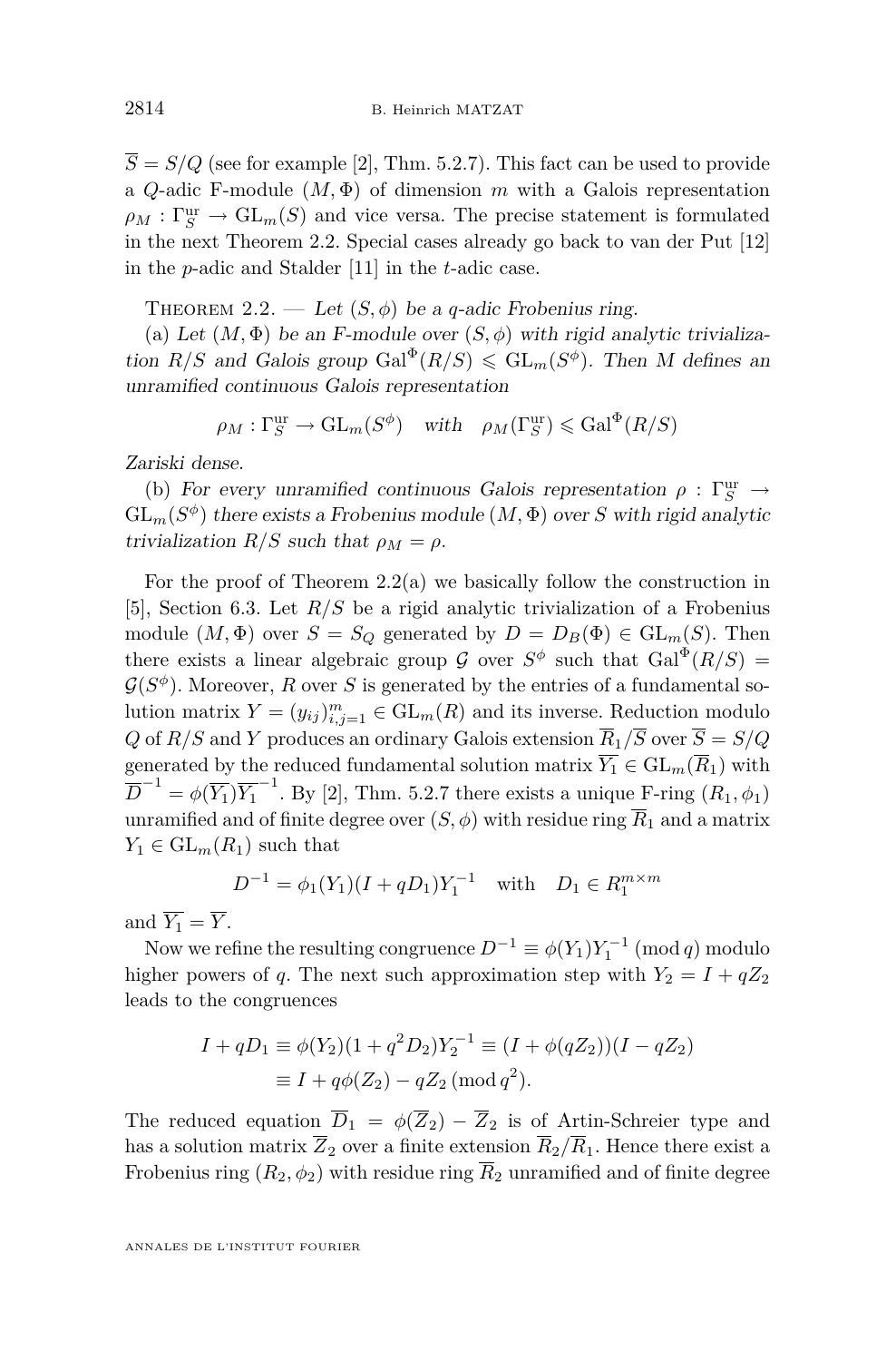over  $(R_1, \phi_1)$  and a matrix  $Y_2 = 1 + qZ_2 \in GL_m(R_2)$  compatible with the initial values of *Y* modulo *q* 2 such that

$$
D^{-1} = \phi_1(Y_1)\phi_2(Y_2)(I + q^2D_2)Y_2^{-1}Y_1^{-1} \text{ with } D_2 \in R_2^{m \times m}.
$$

Thus by induction we obtain a tower of unramified Frobenius ring extension  $(S, \phi) \leq R_1, \phi_1) \leq \ldots \leq (R_k, \phi_k)$  and matrices  $Y_k \in GL_m(R_k)$  with the property

$$
D^{-1} \equiv \phi_1(Y_1) \cdots \phi_k(Y_k) Y_k^{-1} \cdots Y_1^{-1} \; (\text{mod } q^k).
$$

By construction the rings  $R_k$  are the minimal unramified algebraic ring extensions of *S* which contain a full system of congruence solutions modulo  $Q^k$  of the Frobenius equation  $D \cdot \phi_k(y) = y$ . These form a free  $(S/Q^k)^{\phi}$ module  $\Lambda_k$ . Since any monomorphism over *S* of  $\text{Quot}(R_k)$  into  $\text{Quot}(S^{\text{sep}})$ permutes  $\Lambda_k$  the extensions  $R_k/S$  even are Galois ring extensions with some finite Galois group *Gk*.

The union  $R_{\infty} := \bigcup_{k=1}^{\infty} R_k$  with the unique Frobenius endomorphism  $\phi_{\infty}$ defined by  $\phi_{\infty}|_{R_k} = \phi_k$  is an F-ring with profinite Galois group  $G_{\infty}$  := Gal( $R_{\infty}/S$ ). Thus the completion  $(\widehat{R}_{\infty}, \widehat{\phi}_{\infty})$  of  $R_{\infty}$  with respect to  $v_Q$ again is an F-ring with continuously extended Frobenius endomorphism  $\hat{\phi}_{\infty}$ . Because of  $Y_k = I + q^{k-1}Z_k \in GL_m(R_k)$  the product  $\prod_{k=1}^l$  $\prod_{k=1} Y_k$  converges in  $GL_m(\widehat{R}_{\infty})$  to a fundamental solution matrix  $\widehat{Y} = \prod_{k=1}^{\infty}$  $\prod_{k=1} Y_k$  of *M*. By construction  $\hat{Y}$  has the same initial values as *Y* and thus is equal to *Y*. Hence  $(\widehat{R}_{\infty}, \widehat{\phi}_{\infty})$  is a trivialization of  $(M, \Phi)$  containing  $(R, \phi_R)$ up to  $\phi$ -isomorphisms over *S*. The group of continuously extended automorphisms of  $R_{\infty}/S$  acts faithfully on the solution space  $Sol_{\widehat{\rho}}^{\Phi}$  (*M*) =  $R$ <sup>∞</sup>∞  $\text{Sol}_R^{\Phi}(M) = \bigoplus_{j=1}^m y_{j_1} S^{\phi}$ . This defines an embedding of  $G_{\infty}$  into  $\text{GL}_m(S^{\phi})$ . Since the elements of  $G_{\infty}$  commute with the Frobenius endomorphism of  $R_\infty$  or  $\widehat{R}_\infty$  respectively,  $G_\infty$  is isomorphic to an abstract subgroup of Gal<sup> $\Phi$ </sup>(*R*/*S*). By  $R^{G_{\infty}} \leq R^{G_{\infty}} = R^{G_{\infty}} \geq S$ , the group  $G_{\infty}$  is Zariski dense in  $Gal^{\Phi}(R/S)$ . We thus obtain the postulated Galois representation  $\rho_M$  by combining the restriction  $\Gamma_S^{\text{ur}} \to \text{Gal}(R_\infty/S)$  and the above embedding  $Gal(R_{\infty}/S) \hookrightarrow Gal^{\Phi}(R/S) = \mathcal{G}(S^{\phi})$ . This finishes the proof of Theorem [2.2\(](#page-10-0)a).

We now turn to the proof of Theorem [2.2\(](#page-10-0)b). Let

$$
\rho: \Gamma_S^{\text{ur}} \to \text{GL}(\Lambda) \quad \text{with} \quad \Lambda = \bigoplus_{i=1}^m e_i S^{\phi}
$$

TOME 59 (2009), FASCICULE 7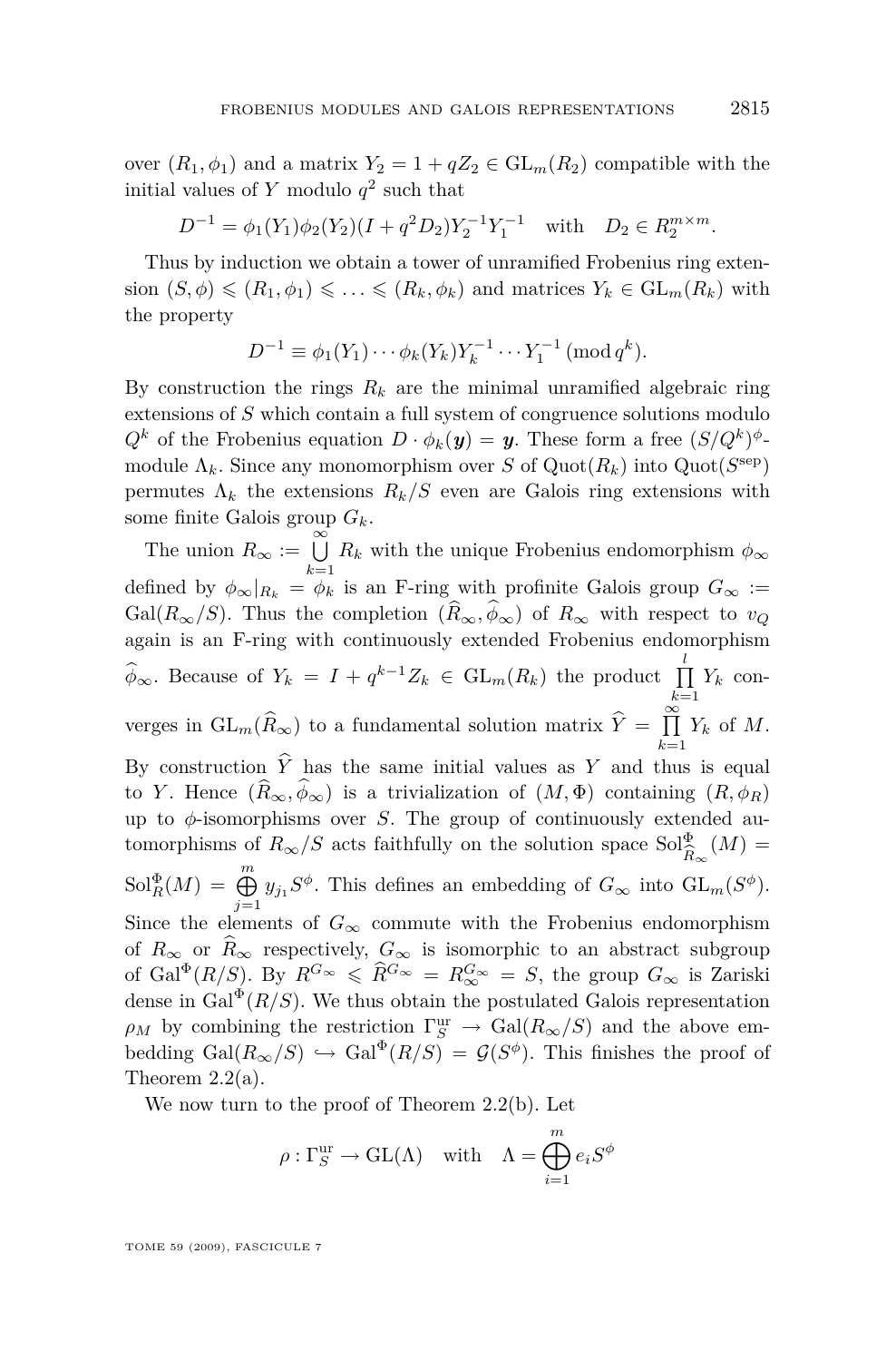<span id="page-12-0"></span>be a continuous *Q*-adic Galois representation of  $\Gamma_S^{\text{ur}}$  on a free  $S^{\phi}$ -module  $\Lambda$ of rank *m*. Let  $S<sup>ur</sup>$  be the integral closure of S in the maximal unramified field extension  $Quot(S)^{ur}/Quot(S)$ . Then  $V := \Lambda \otimes_{S^{\phi}} S^{ur}$  is a free  $S^{ur}$ module of rank *m*. On *V* we have an action of  $\Gamma_S^{\text{ur}}$  by composing  $\rho$  on  $\Lambda$ and the natural action of  $\Gamma_S^{\text{ur}}$  on  $S^{\text{ur}}$  as well as a Frobenius action given by  $\Phi|_{\Lambda}$  = id and  $\Phi|_{S^{ur}} = \phi^{ur}$ . Here  $\phi^{ur}$  denotes the unique lift of the ordinary Frobenius endomorphism of the residue ring extension. Then on *V* the actions of  $\Gamma_S^{\text{ur}}$  and  $\Phi$  commute.

Now let *M* be the *S*-module of Γ ur *S* -invariant elements of *V* . Then *M* is a free module over *S* of rank *m* by the profinite version of the Lemma of Speiser (see [\[3\]](#page-14-0), Ch. III, Prop. 3.10). Moreover for any  $x \in M$  also the image  $\Phi(x)$  is  $\Gamma_S^{\mathrm{ur}}$ -invariant and thus belongs to  $M$  . Hence the restriction of Φ to *M* defines a Frobenius action on *M*. Since *M* contains a basis of *V* as *S* ur-module, this action is regular and defines a Frobenius module  $(M, \Phi)$  over *S*.

Let  $R/S$  be a rigid analytic trivialization of M. Then  $\Lambda$  can be identified with  $\text{Sol}_R^{\Phi}(M)$  as  $S^{\phi}$ -module and we obtain the basis  $E = \{e_1, \ldots, e_m\}$  of  $\Lambda$ from a basis  $B = \{b_1, \ldots, b_m\}$  of *M* by transformation with a fundamental solution matrix  $Y \in GL_m(R)$  of  $R$ , i.e., by  $E = B \cdot Y$ . Going through the proof of part (a) we see that  $\rho$  as well as  $\rho_M$  essentially are determined by the kernel  $Gal(S^{\text{ur}}/R_{\infty})$  and are fixed by the choice of Y. This proves Theorem [2.2\(](#page-10-0)b).

**2.3.** Theorem [2.2](#page-10-0) can be used to attack inverse Galois problems for Frobenius modules and related differential modules over *q*-adic F-rings. A special nice situation arises in the case that  $\overline{S} = S/Q$  is a field and  $\Gamma_S^{\text{ur}} = \Gamma_{\overline{S}}$  is a free profinite group. By a theorem of Harbater and Pop the latter is true if  $\overline{S}$  is a function field of one variable over a separably algebraically closed field of constants. Then  $\Gamma_{\overline{S}}$  is a free profinite group of rank equal to the cardinality of  $\overline{S}$  (see [\[3\]](#page-14-0), Ch. V, Thm. 2.10 and Remark). Basic examples fulfilling this assumption are the rings of analytic elements over the *p*-adic Witt ring  $\mathbb{W}(\overline{\mathbb{F}}_p) = \widehat{\mathbb{Z}}_p^{\text{ur}}$  or over the *t*-adic ring  $\overline{\mathbb{F}}_p[[t]]$  localized outside (*p*) or (*t*) respectively. Here  $\overline{S}$  is equal to  $\overline{\mathbb{F}}_p(s)$  in each case. The general result is

THEOREM 2.3. — Let  $(S, \phi)$  be a *q*-adic F-ring relative to a maximal *ideal Q.* Assume that the maximal unramified fundamental group  $\Gamma_S^{\text{ur}}$  of *S* is a free profinite group of infinite rank. Then for every reduced linear algebraic group  $\mathcal G$  defined over  $S^{\phi}$  there exists a Frobenius module  $(M, \Phi)$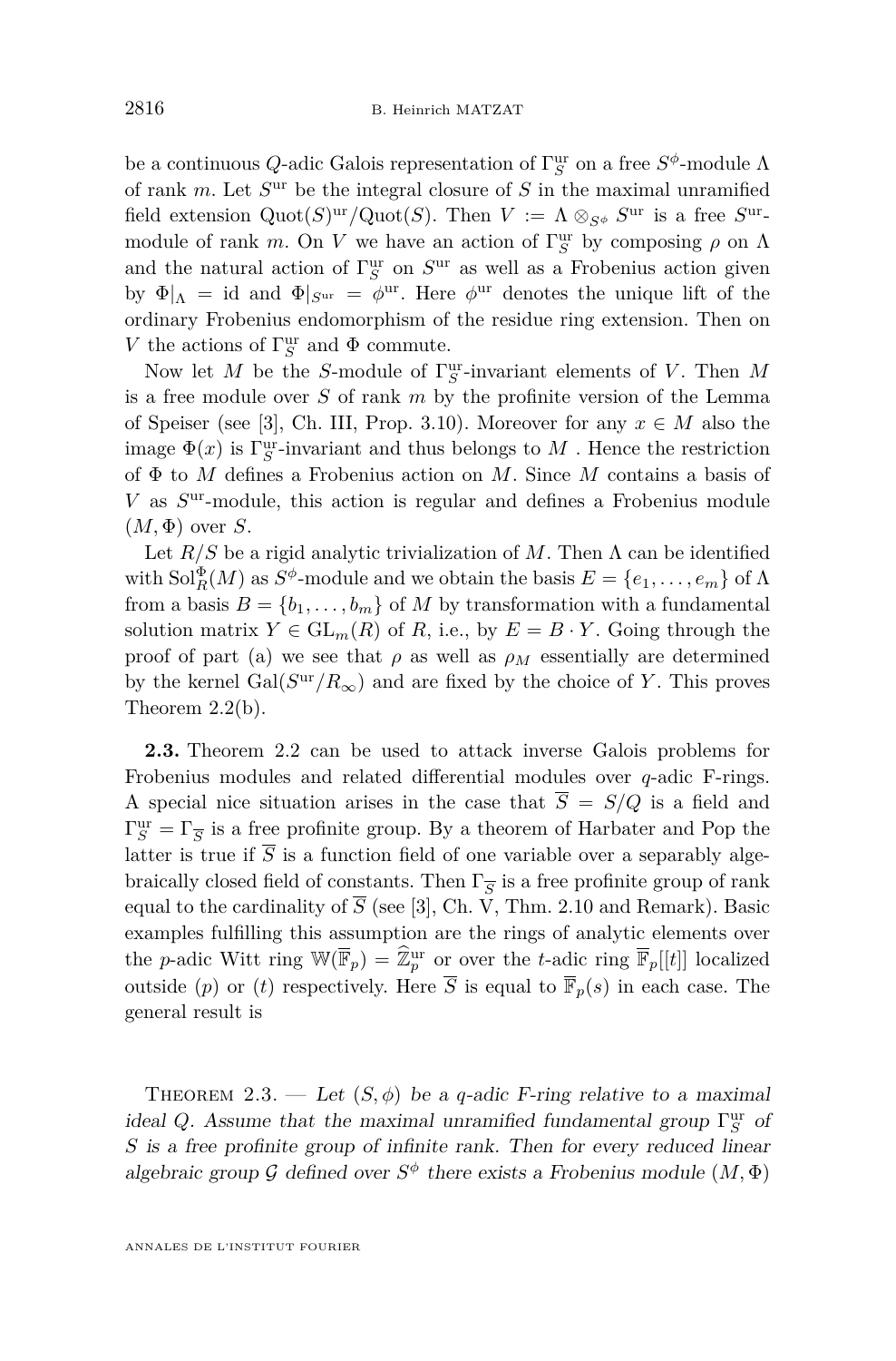over *S* and a rigid analytic trivialization *R* of *M* such that  $Gal^{\Phi}(R/S) \cong$  $\mathcal{G}(S^\phi).$ 

The group  $\mathcal{G}(S^{\phi})$  embedded in some  $\mathrm{GL}_m(S^{\phi})$  has a series of principal congruence subgroups  $\mathcal{G}_k$  modulo  $Q^k$  with finite quotients  $G_k := \mathcal{G}(S^{\phi})/\mathcal{G}_k$ . By the freeness of  $\Gamma_{\overline{S}}$  for the projective system of these groups  $G_k$  with the natural epimorphisms there exists a tower of Galois field extensions  $\overline{R}_k/\overline{S}$  with Galois groups  $Gal(\overline{R}_k/\overline{S}) \cong G_k$ . The corresponding unramified lifts  $R_k/S$  are Galois ring extensions with the same Galois groups. Hence the union  $R_{\infty} := \bigcup_{k \in \mathbb{N}} R_k$  is a profinite Galois ring extension with group  $G_{\infty} = \lim_{\longleftarrow} (G_k)$  embedded in  $\text{GL}_m(S^{\phi})$  and Zariski closure isomorphic to  $G(S^{\phi})$ . Thus by Theorem [2.2](#page-10-0) the induced Galois representation

$$
\rho : \Gamma_S^{\text{ur}} \to \text{GL}_m(S^{\phi})
$$

with image  $G_{\infty}$  defines a Frobenius module  $(M, \Phi)$  over *S* with Galois group  $\mathcal{G}(S^{\phi})$ . This ends the proof of Theorem [2.3.](#page-12-0)

Our examples namely the localized rings of analytic elements  $S = \hat{\mathbb{Z}}_p^{\text{ur}} \langle \langle s \rangle \rangle_{(p)}$  and  $\overline{\mathbb{F}}_p[[t]] \langle \langle s \rangle \rangle_{(t)}$  in addition are IDF-rings with respect to the iterative derivation  $\partial = \partial_s$  on *s*. Thus by Theorem [1.2](#page-6-0) Frobenius modules  $(M, \Phi)$  over  $(S, \phi, \Delta)$  with  $\Delta = {\partial}$  automatically are IDF-modules (*M,* Φ*, ∇*). They are determined by (iterative) *p*-adic or *t*-adic differential equations with a compatible Frobenius structure. For this in *p*-adic analysis these are called (iterative) differential modules with strong Frobenius structure (compare [\[7\]](#page-14-0), Ch. 2.2). Hence the observation above leads to the solution of the inverse Galois problem for *q*-adic ID-modules with strong Frobenius structure:

COROLLARY 2.4. — Let  $(S, \phi, \Delta)$  be a *q*-adic IDF-ring relative to a maximal ideal Q with ring of differential constants *CS*. Assume the unramified fundamental group  $\Gamma_S^{\text{ur}}$  of *S* is a free profinite group of infinite rank. Then for every reduced linear algebraic group  $\mathcal G$  defined over  $S^{\phi}$  there exists an ID-module with strong Frobenius structure  $(M, \Phi, \nabla)$  over *S* and a rigid analytic trivialization *R* of *M* such that  $Gal^{\nabla}(R/S) = \mathcal{G}(C_S)$ .

In the *p*-adic case the last result supplements an older result contained in [\[6\]](#page-14-0). There in Theorem 8 the corresponding inverse Galois problem for integral *p*-adic differential equations without strong Frobenius structure has been solved.

Acknowledgements. I thank M. Dettweiler, J. Hartmann and A. Maurischat for helpful comments and discussions on the topics of the paper.